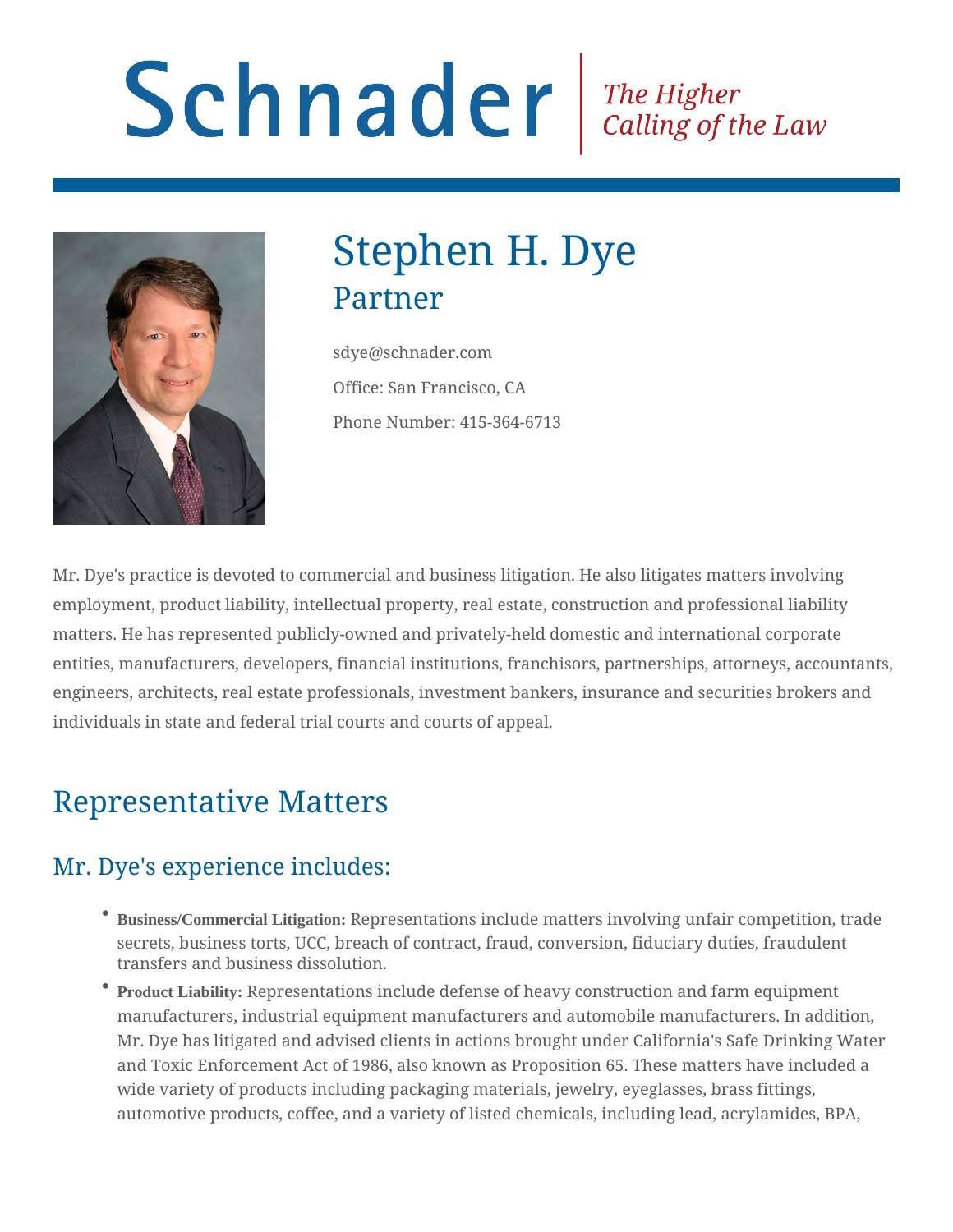DEHP, DBP, and other phthalates.

- **Labor and Employment:** Mr. Dye has trial and counseling experience in matters involving employment discrimination, harassment and retaliation, wrongful termination, whistleblowers, independent sales representatives, non-compete, and non-solicitation agreements, arbitration agreements, and wage and hour class actions.
- **Intellectual Property:** Representations include numerous litigation matters involving trade secrets in a variety of industries. Mr. Dye has also litigated patent license disputes and patent and copyright infringement litigation matters involving microprocessor technology.
- **Professional Liability**: Representations include numerous litigation matters involving the professional liability of attorneys, accountants, architects and engineers, securities brokers and insurance agents and brokers.
- **Lender Liability:** Representations include trial and successful appeal resulting in a \$37 million settlement for subordinated debenture holders in a failed LBO setting involving lender liability and trust indenture claims. Mr. Dye has also represented financial institutions in lender liability litigation.
- **Appellate Practice:** Representations include federal and state court matters for appellants and respondents in cases involving federal preemption, ERISA, mining, union trust funds, real estate, insurance, arbitration, replevin and attorney disqualification.

## Education

- University of Colorado School of Law, J.D., 1982
- Colorado College, B.A., *magna cum laude*, 1978

## Bar Admissions

California, 1982

#### Court Admissions

- United States District Court Central District
- United States District Court Eastern District
- United States District Court Northern District
- United States District Court Southern District
- United States Supreme Court
- All California state courts